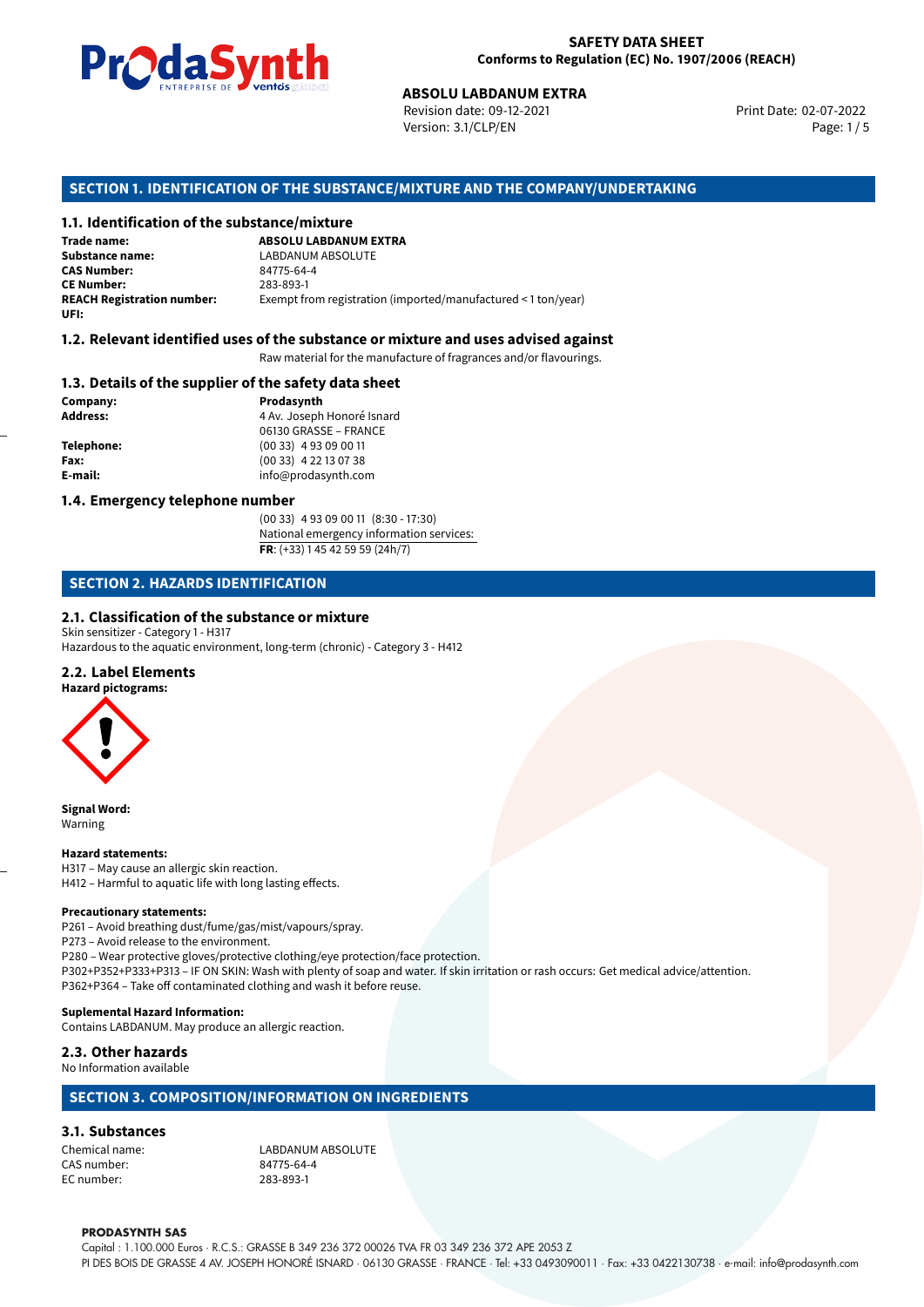

Revision date: 09-12-2021 Version: 3.1/CLP/EN Page: 2 / 5

#### **Hazardous constituents:**

| 84775-64-4 Skin Sens. 1 - H317 | <b>Chemical Name</b> | % (w/w)   | <b>CAS No</b><br><b>EC No</b> | Classification according to Regulation 1272/2008 |
|--------------------------------|----------------------|-----------|-------------------------------|--------------------------------------------------|
|                                | LABDANUM             | $\geq$ 50 | 283-893-1                     | Aquatic Chronic 3 - H412                         |

[See the full text of the hazard statements in section 16.](#page-4-0)

#### **3.2. Mixtures**

Not applicable.

# **SECTION 4. FIRST-AID MEASURES**

#### **4.1. Description of necessary first aid measures**

| Ingestion:    | Rinse mouth with water.                                                                                               |
|---------------|-----------------------------------------------------------------------------------------------------------------------|
|               | Obtain medical advice.                                                                                                |
|               | Keep at rest. Do not induce vomiting.                                                                                 |
| Eye contact:  | In case of contact with eyes, rinse immediately with plenty of water for at least 15 minutes and seek medical advice. |
| Inhalation:   | Remove person to fresh air and keep at rest.                                                                          |
|               | Seek immediate medical advice.                                                                                        |
| Skin contact: | Take off immediately all contaminated clothing.                                                                       |
|               | Thoroughly wash affected skin with soap and water.                                                                    |
|               | Seek medical attention if symptoms persist.                                                                           |

#### **4.2. Most important symptoms and effects, both acute and delayed**

No information available.

#### **4.3. Indication of any immediate medical attention and special treatment needed** No information available.

# **SECTION 5. FIRE-FIGHTING MEASURES**

#### **5.1. Extinguishing Media**

Water spray, carbon dioxide, dry chemical powder or appropriate foam. For safety reasons do not use full water jet.

#### **5.2. Special hazards arising from the substance or mixture**

Known or Anticipated Hazardous Products of Combustion: Emits toxic fumes under fire conditions.

#### **5.3. Advice for firefighters**

High temperatures can lead to high pressures inside closed containers. Avoid inhalation of vapors that are created. Use appropriate respiratory protection. Do not allow spillage of fire to be poured into drains or watercourses. Wear self-contained breathing apparatus and protective clothing.

#### **SECTION 6. ACCIDENTAL RELEASE MEASURES**

#### **6.1. Personal precautions, protective equipment and emergency procedures**

Evacuate surronding areas. Ensure adequate ventilation. Keep unnecessary and unprotected personnel from entering. Do not breathe vapor/spray. Avoid contact with skin and eyes. Information regarding personal protective measures: see section 8.

#### **6.2. Environmental precautions**

To avoid possible contamination of the environment, do not discharge into any drains, surface waters or groundwaters.

#### **6.3. Methods and materials for containment and cleaning up**

Cover with an inert, inorganic, non-combustible absorbent material (e.g. dry-lime, sand, soda ash). Place in covered containers using non-sparking tools and transport outdoors. Avoid open flames or sources of ignition (e.g. pilot lights on gas hot water heater). Ventilate area and wash spill site after material pickup is complete.

#### **6.4. Reference to other sections**

Information regarding exposure controls, personal protection and disposal considerations can be found in sections 8 and 13.

**PRODASYNTH SAS**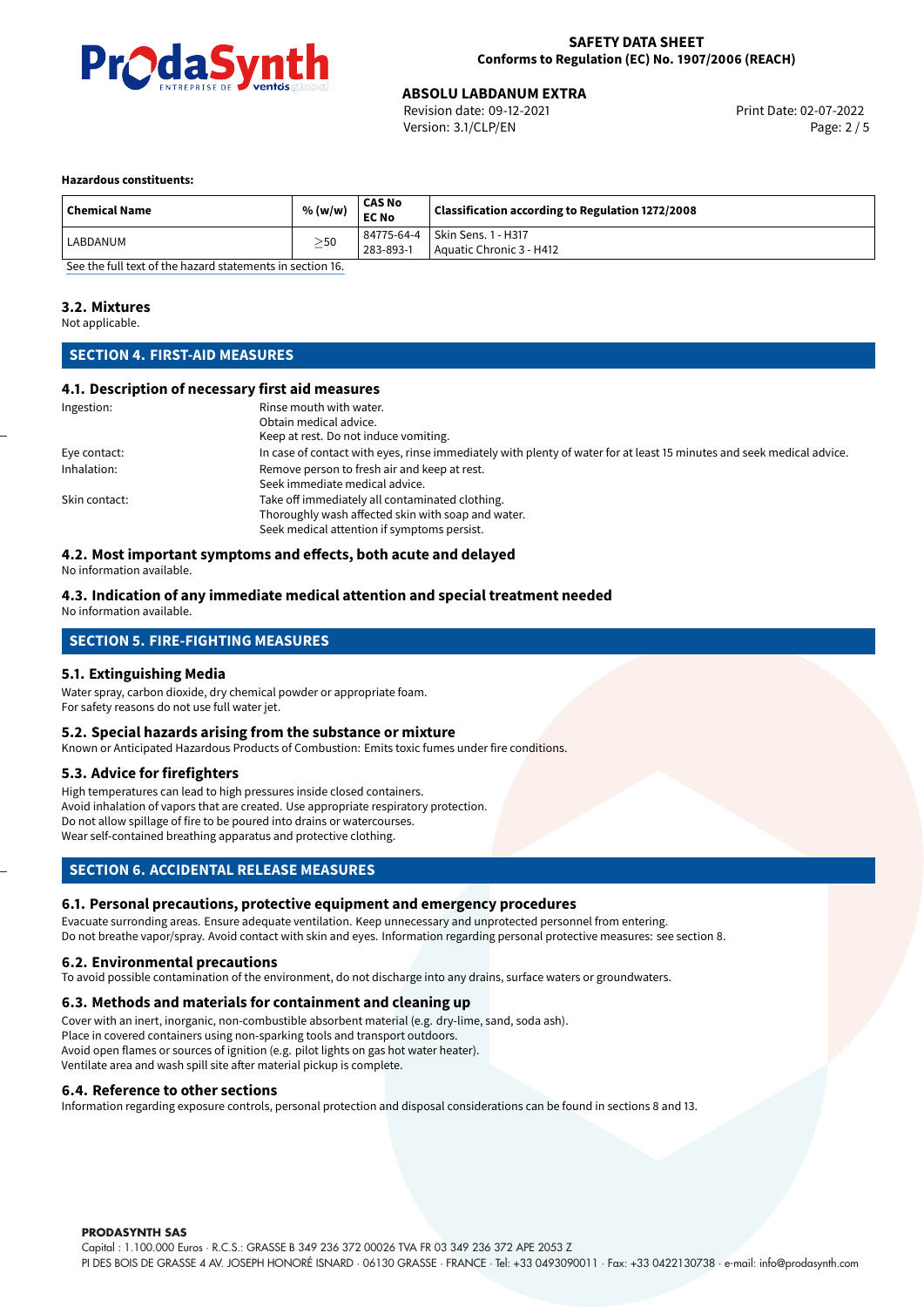

Revision date: 09-12-2021 Version: 3.1/CLP/EN Page: 3 / 5

# **SECTION 7. HANDLING AND STORAGE**

#### **7.1. Precautions for safe handling**

Do not store or handle this material near food or drinking water. Do not smoke. Avoid contact with the eyes, skin and clothing. Wear protective clothing and use glasses. Observe the rules of safety and hygiene at work. Keep in the original container or an alternative made from a compatible material.

# **7.2. Conditions for safe storage, including any incompatibilities**

Store in tightly closed and preferably full containers in a cool, dry and ventilated area, protected from light. Keep away from sources of ignition (e.g. hot surfaces, sparks, flame and static discharges). Keep away from incompatible materials (see section 10).

#### **7.3. Specific end use(s)**

No information available.

#### **SECTION 8. EXPOSURE CONTROLS AND PERSONAL PROTECTION**

# **8.1. Control parameters**

Components with occupational exposure limits: None known.

#### **8.2. Exposure controls**

| Appropriate engineering controls: | Measures should be taken to prevent materials from being splashed into the body.                                                            |
|-----------------------------------|---------------------------------------------------------------------------------------------------------------------------------------------|
|                                   | Provide adequate ventilation, according to the conditions of use. Use a mechanical exhaust if required.                                     |
| Eye/Face protection:              | Chemical safety goggles are recommended. Wash contaminated goggles before reuse.                                                            |
| Hand Protection:                  | Chemical-resistant gloves are recommended. Wash contaminated gloves before reuse.                                                           |
| Body protection:                  | Personal protective equipment for the body should be selected based on the task being performed and the risks<br>involved.                  |
| <b>Respiratory Protection:</b>    | In case of insufficient ventilation, use suitable respiratory equipment.                                                                    |
| Environmental exposure controls:  | Emissions from ventilation or process equipment should be checked to ensure they comply with environmental<br>protection legislation.       |
|                                   | In some cases, filters or engineering modifications to the process equipment will be necessary to reduce emissions to<br>acceptable levels. |

#### **SECTION 9. PHYSICAL AND CHEMICAL PROPERTIES**

#### **9.1. Information on basic physical and chemical properties**

| Appearance:                            | Solid                     |
|----------------------------------------|---------------------------|
| Colour:                                | Conforms to standard      |
| Odour:                                 | Conforms to standard      |
| Odour theshold:                        | Not determined            |
| pH:                                    | Not determined            |
| Melting point/freezing point:          | Not determined            |
| Boling point/boiling range (°C):       | >100                      |
| Flash point:                           | 101 °C                    |
| Evaporation rate:                      | Not determined            |
| Flammability:                          | Not determined            |
| Lower flammability/Explosive limit:    | Not determined            |
| Upper flammability/Explosive limit:    | Not determined            |
| Vapour pressure:                       | Not determined            |
| Vapour Density:                        | Not determined            |
| Density:                               | Not determined            |
| Relative density:                      | Not determined            |
| Water solubility:                      | <b>INSOLUBLE IN WATER</b> |
| Solubility in other solvents:          | SOLUBLE IN ETHANOL        |
| Partition coefficient n-octanol/water: | Not determined            |
| Auto-ignition temperature:             | Not determined            |
| Decomposition temperature:             | Not determined            |
| Viscosity, dynamic:                    | Not determined            |
| Viscosity, kinematic:                  | Not determined            |
| Explosive properties:                  | Not determined            |
| Oxidising properties:                  | <b>NONE EXPECTED</b>      |

#### **PRODASYNTH SAS**

Capital : 1.100.000 Euros · R.C.S.: GRASSE B 349 236 372 00026 TVA FR 03 349 236 372 APE 2053 Z PI DES BOIS DE GRASSE 4 AV. JOSEPH HONORÉ ISNARD · 06130 GRASSE · FRANCE · Tel: +33 0493090011 · Fax: +33 0422130738 · e-mail: info@prodasynth.com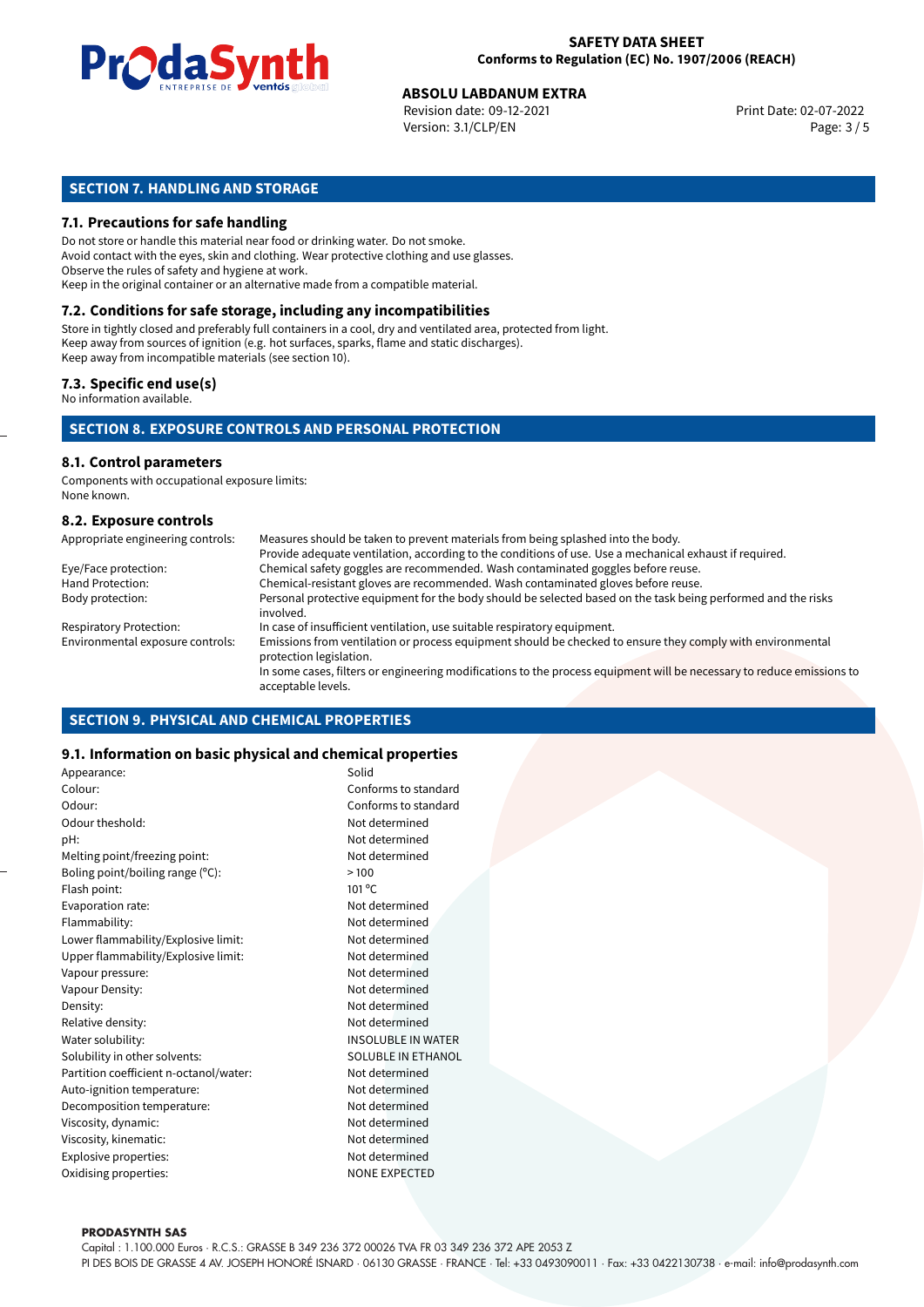

Revision date: 09-12-2021 Version: 3.1/CLP/EN Page: 4 / 5

# **9.2. Additional information**

No information available.

# **SECTION 10. STABILITY AND REACTIVITY**

#### **10.1. Reactivity**

No hazardous reactions if stored and handled as prescribed/indicated.

#### **10.2. Chemical stability**

The product is stable if stored and handled as prescribed/indicated.

#### **10.3. Possibility of hazardous reactions**

No hazardous reactions if stored and handled as prescribed/indicated.

#### **10.4. Conditions to Avoid**

Conditions to Avoid: Excessive heat, flame or other ignition sources.

### **10.5. Incompatible materials**

Avoid contact with strong acids and bases and oxidizing agents.

#### **10.6. Hazardous decomposition products**

During combustion may form carbon monoxide and unidentified organic compounds.

### **SECTION 11. TOXICOLOGICAL INFORMATION**

# **11.1. Information on toxicological effects**

| Acute toxicity                    | Based on the data available, the criteria for classification are not met. |
|-----------------------------------|---------------------------------------------------------------------------|
| <b>Skin corrosion/irritation</b>  | Based on the data available, the criteria for classification are not met. |
| Serious eye damage/irritation     | Based on the data available, the criteria for classification are not met. |
| Respiratory or skin sensitisation | May cause an allergic skin reaction.                                      |
| Germ cell mutagenicity            | Based on the data available, the criteria for classification are not met. |
| <b>Carcinogenicity</b>            | Based on the data available, the criteria for classification are not met. |
| Reproductive toxicity             | Based on the data available, the criteria for classification are not met. |
| STOT-single exposure              | Based on the data available, the criteria for classification are not met. |
| <b>STOT-repeated exposure</b>     | Based on the data available, the criteria for classification are not met. |
| <b>Aspiration hazard</b>          | Based on the data available, the criteria for classification are not met. |

# **SECTION 12. ECOLOGICAL INFORMATION**

#### **12.1. Toxicity**

**Assessment:** Harmful to aquatic life with long lasting effects. **Experimental/calculated data:** No information available.

#### **12.2. Degradability**

No information available.

#### **12.3. Bioaccumulative potential**

No information available.

# **12.4. Soil mobility**

No information available.

# **12.5. Results of PBT and vPvB assessment**

No information available.

#### **12.6. Other adverse effects**

See also sections 6, 7, 13 and 15 Do not allow to get into waste water or waterways.

#### **SECTION 13. DISPOSAL CONSIDERATIONS**

#### **13.1. Waste treatment methods**

Dispose of in accordance with national and local environmental regulations.

#### **PRODASYNTH SAS**

Capital : 1.100.000 Euros · R.C.S.: GRASSE B 349 236 372 00026 TVA FR 03 349 236 372 APE 2053 Z PI DES BOIS DE GRASSE 4 AV. JOSEPH HONORÉ ISNARD · 06130 GRASSE · FRANCE · Tel: +33 0493090011 · Fax: +33 0422130738 · e-mail: info@prodasynth.com